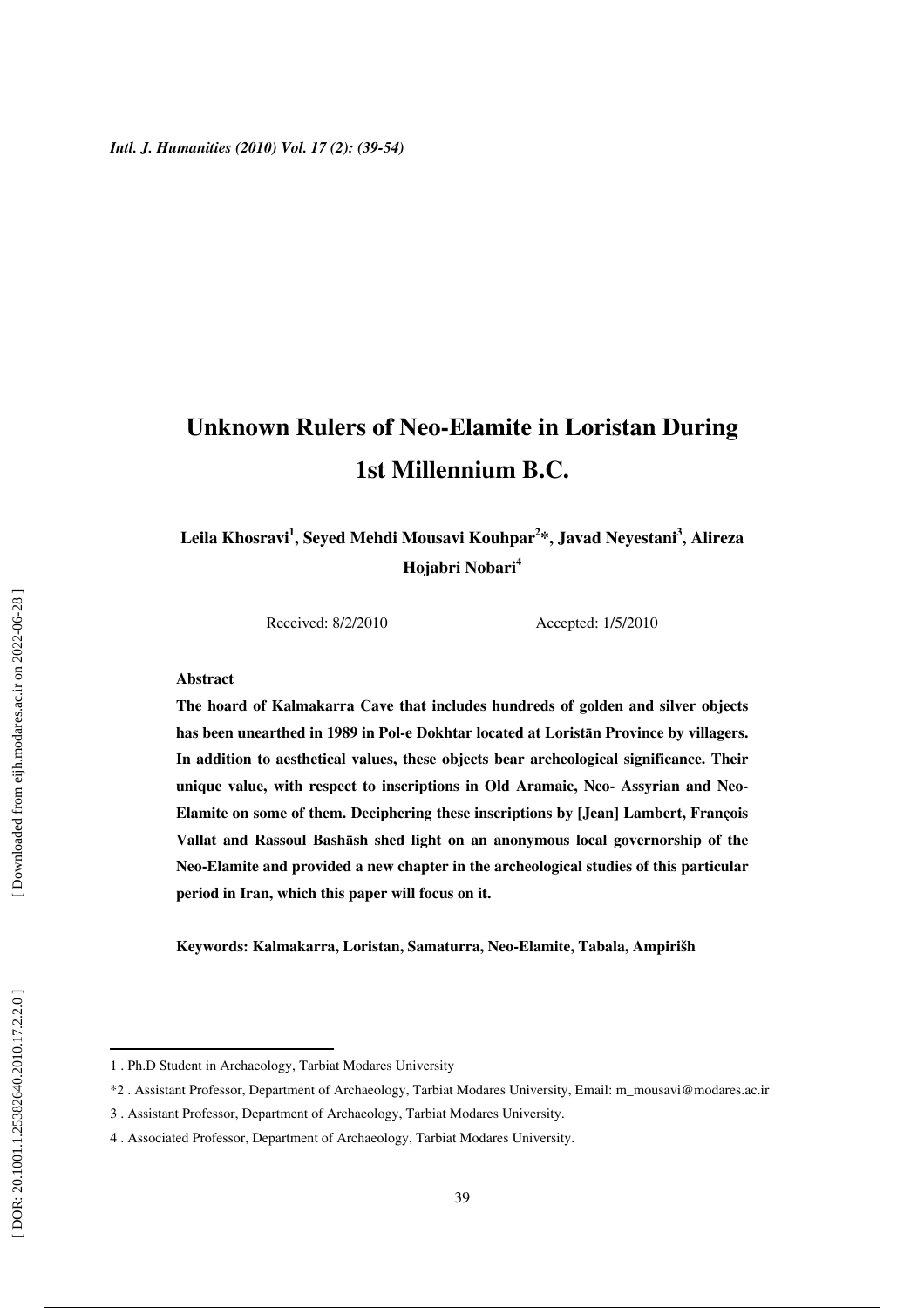#### **Introduction**

The territory of Elam included Kh ūzist ān, Poshtk ūh of Lorist ān and Bakhti ā rī Mountains. Throughout centuries, Elam was governed federatively and its major cities enjoyed autonomous powers, but once the central authority was powerful enough, they united these autonomous states and ruled over them. It is noteworthy that due to insufficient data about the historical geography of Elam especially on the Neo-Elamite period as well as lack of written documents and unfamiliarity with all lands of this kingdom, it is impossible to accurately locate a number of Elamite cities that were mentioned in some old texts. The mountainous regions of Elam (Lorist ān and Bakhti ā rī Mountains) have not yet been well examined in comparison to Susa because no scientific and regular excavation could take place in the region.

The Land of Samaturra and its rulers that have been known to us through the inscriptions engraved on the hoard of Kalmakarra Cave has been one of the local states in south of Lorist ān on the Neo-Elamite period. Names of five generations of the local rules of Samati have engraved on the objects. The heads of family in the second generation, *i.e.* Ampirišh, seemed "*King of Samaturra*" and a large number of objects belong to him. Application of Elamite cuneiform inscriptions and personal names reveal a close relationship with the Neo-Elamite. Names

of individuals who offered silver beakers point to the intermingling of diverse traditions as some names *e.g. Samaturra* belong to the Indo-European languages and some others like Tabala belong to Elamite language. Their proper names attribute these objects to a local royal family but we have failed to accurately locate the Land of *Samaturra* till now.

Possibly, *Samaturra* was the name of one of the small lands of Lorist ān in Cimmerian River region. In addition, "Crimea" brings to mind "the Cimmerian Tribe". It is believed that the owners of Kalmakarra were emirates in the south of Lorist ān on the Neo-Elamite period since the said region has been generally named in the Assyrian documents as "*Ellipi state*". François Vallat names them "Samaturra Emirs" who enjoyed prominent status during the  $7<sup>th</sup>$  and the early  $6<sup>th</sup>$ centuries BC among the numerous political divisions of Zagros, while at a larger extent, their land was considered as a part of the Median territory. Based on surveys, these emirs who stemmed from the Indo-European tribes were the same "Samataoro Region" in the Caucasia from where they migrated to Iran and settled down in the part of Lorist ān (the Cimmerian River region) and attributed their own name to the place of their settlement. They had also established a local Elamite-oriented government and as Assyria was always considered as a perilous enemy, the last ruler conceals his ancestors' royal hoard in Kalmakarra Cave which, was hardly reachable.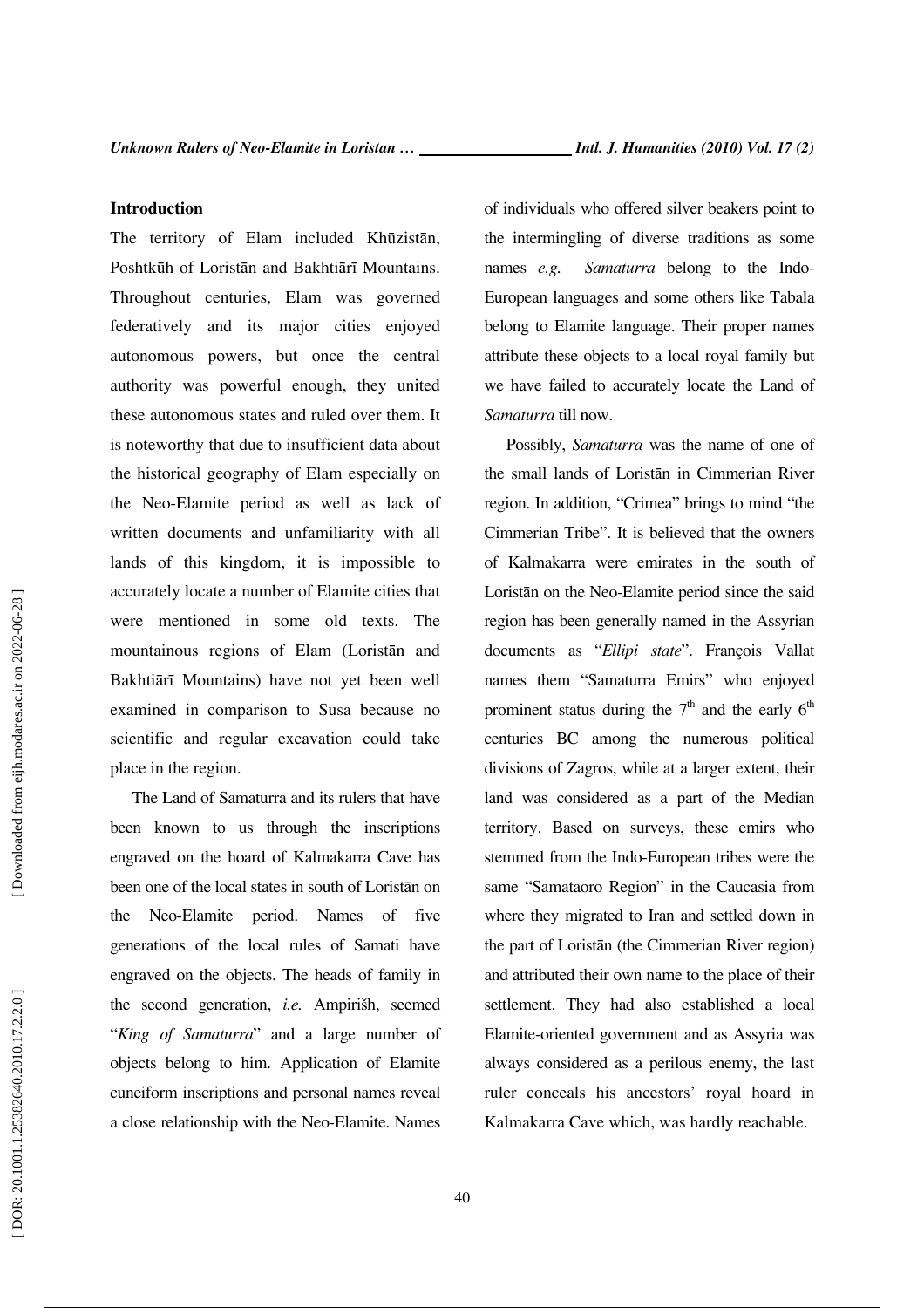### **Etymology and Geographical Position of Kalmakarra**

Kalmakarra consists of two words "*Kalma*" and "*karra*" where the first in Lakī dialect means "cave" or the place of "*kal*" (goat) and "*karra*" with stress on /r/ means "fig" (Izadpanāh 1988:104). This area is covered with fig trees and such a nomination for the cave is probably due to the same reason.

Kalmakarra Cave is located at 20 km northwest of Pol-e Dokhtar Town in Lorist ān Province. Pol-e Dokhtar located at south of Lorist ān and furthermost south of Zagros Mountains is considered as one of the important regions. The strategic location of this town led to play a significant role in communications between the inhabitants of the Susiana Plain and of mountain settlers of the Central Zagros from the time immemorial.

*Mahleh* and *K*ū*h-e Kab* ī*r* are two most important mountain ranges of this town. The Mount of Kūh-e Kabīr that extends in parallel to the right bank of Seymareh River, at the length of 260 km, makes a tall wall where eastern and north eastern flanks are named "*P*ī*šk*ū*h*" and the regions located at its western and south western sides are called "*Poštkūh*" and its southern extension ends in Susa Plain (Afsh ār S īst ā nī 1993:43). Further, there have been two important rivers "Seymarreh" and "*Kašk*ā*n*" that played an important role in the lives of inhabitants of Lorist ān. They join together in Cham-Mehr, south west of Pol-e Dokhtar and close to the present *Darreh-šahr* and came to be known as "Seymareh" (Izadpan āh 1997:46).

#### **Analysis of the Inscriptions**

*An Inscription in Cuneiforms and Neo-Assyrian Language*



**Figure1** Kalmakarra silver bucket with Neo-Assyrian inscription. (Photo: leila khosravi)

This inscription has been engraved on the upper and outer part of a handled silver bucket in Neo-Assyrian language in two lines, in fairly large-sized cuneiforms. The writing style is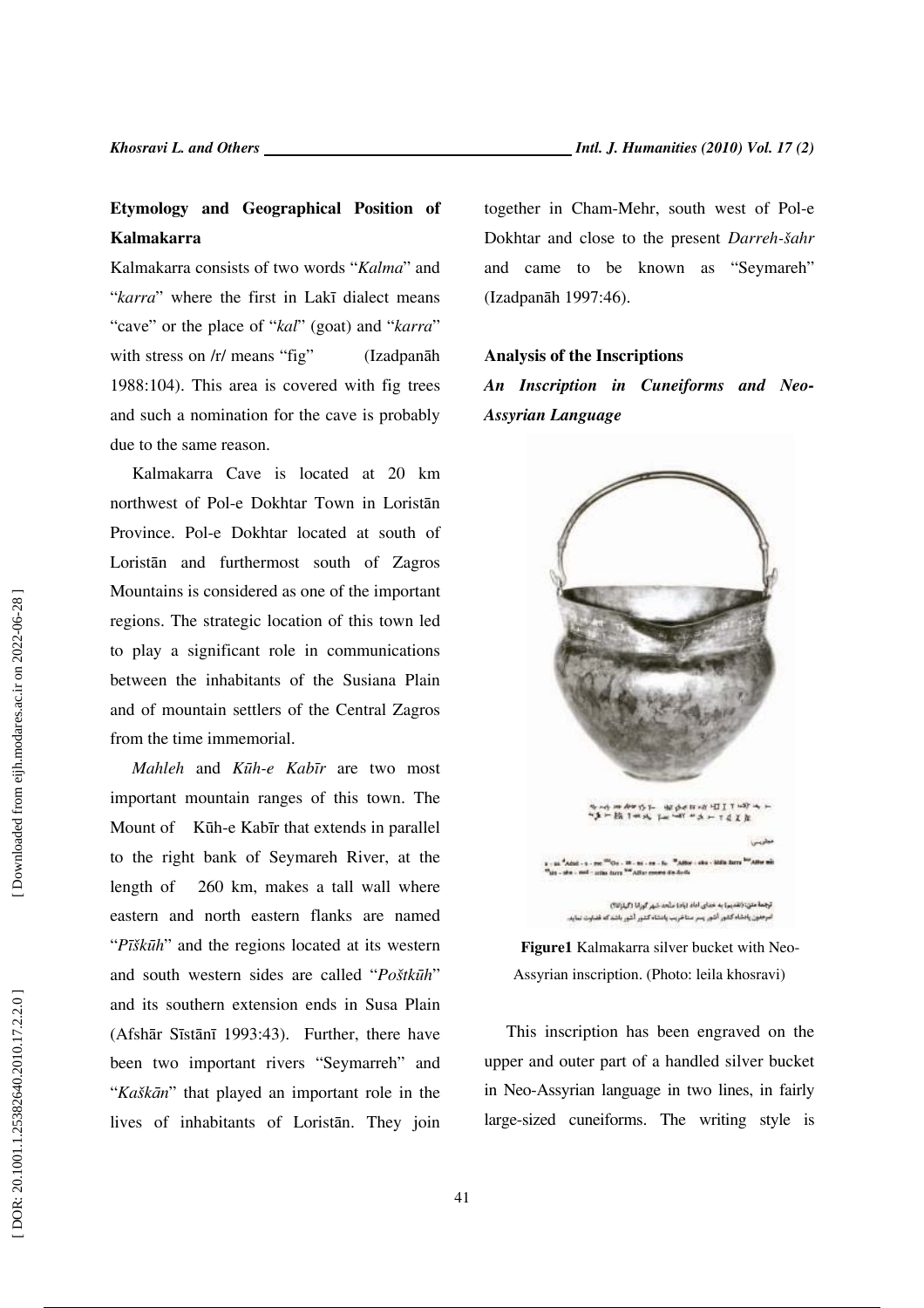eloquent and rigorous but a little bit inaccurate (Bash āsh 1997:17). The inscriptions decipher as:

**"***Presenting to god Adad (wind), an ally to the country of G* ū*z* ā*n* ā*, Asarhadon, king of country of Assyria, son of Sennacherib, king of country of Assyria, may he judge!***"** 

There are some keywords in the abovementioned inscription:

• *Adad*: A proper name attributing to god of Storm, the great god of Aramaic's.

The major god of Hittites is also the god of Air that has been written through Mesopotamian ideogram. The most famous temples of god of Air have been unearthed in Torus and Northern Plain of Syria (Azarnoush 1974:39, 40).

• *Country of Gūzānā:* Name of the ancient Tall Halaf that was the capital of one of the Aramaic kingdoms in Mesopotamia and was abandoned in prehistoric era. Today, it is known as G ūzano (G ū z ā n ā) (Majidzadeh 1997:205). Thus, G ū z ā n ā had been the same Tall Halaf on the riverbank of Kh ā b ūr River that in the time of Assyrians was captured and annexed to Assyria.

• *Esarhadon* **:** Proper name and name of one of the Neo-Assyrian kings and son of Sennacherib. This inscription illustrates the amicable relations with Esarhadon, king of Assyria. During his reign (680-669 BC), military campaigns were replaced with obedience treaties through which, he secured

his peaceful kingship and family. He considered it enough to gain the Median supports "*Zagros small kingdoms*" as tributaries to Assyria. Anyway, the Median State gained a general power and influence at the time of Esarhadon. The Land of Lorist ān that enjoyed autonomous federal governance was recognized as a part of western Medes and as the Assyrian inscriptions illustrate the Assyrian State sent a mission to the Median court trying to ally with the Medes. Esarhadon, the powerful king of Assyria, was afraid of development and power of Medes and Mannea and took asylum to god *Shamash* (šamaš). But the Assyrians' interventions in the Median's affairs had not been objected because when Esarhadon's troops entered into the Median territory; three Median chiefs (commanders) went to Nineveh and asked for his support against the domestic conflicts. In this manner, the Medians asked Assyrians to help them to secure their domestic order and sent precious gifts to them as compensation (Culican 1971:40).

He has also reconciled with the Scythians and established matrimonial ties with the Scythian commander Partatua (of Sakasene). Esarhadon who was contemporary to Fraortes "*Fravart*ī*š*" and Khshathrita "*Xša*θ*r*ī*ta*" (680 BC), led a series of triumphant campaigns in the Central Zagros and concluded peace treaties with the Aramaic tribes of Gambulu residing at the left riverbank of southern Tigris in order to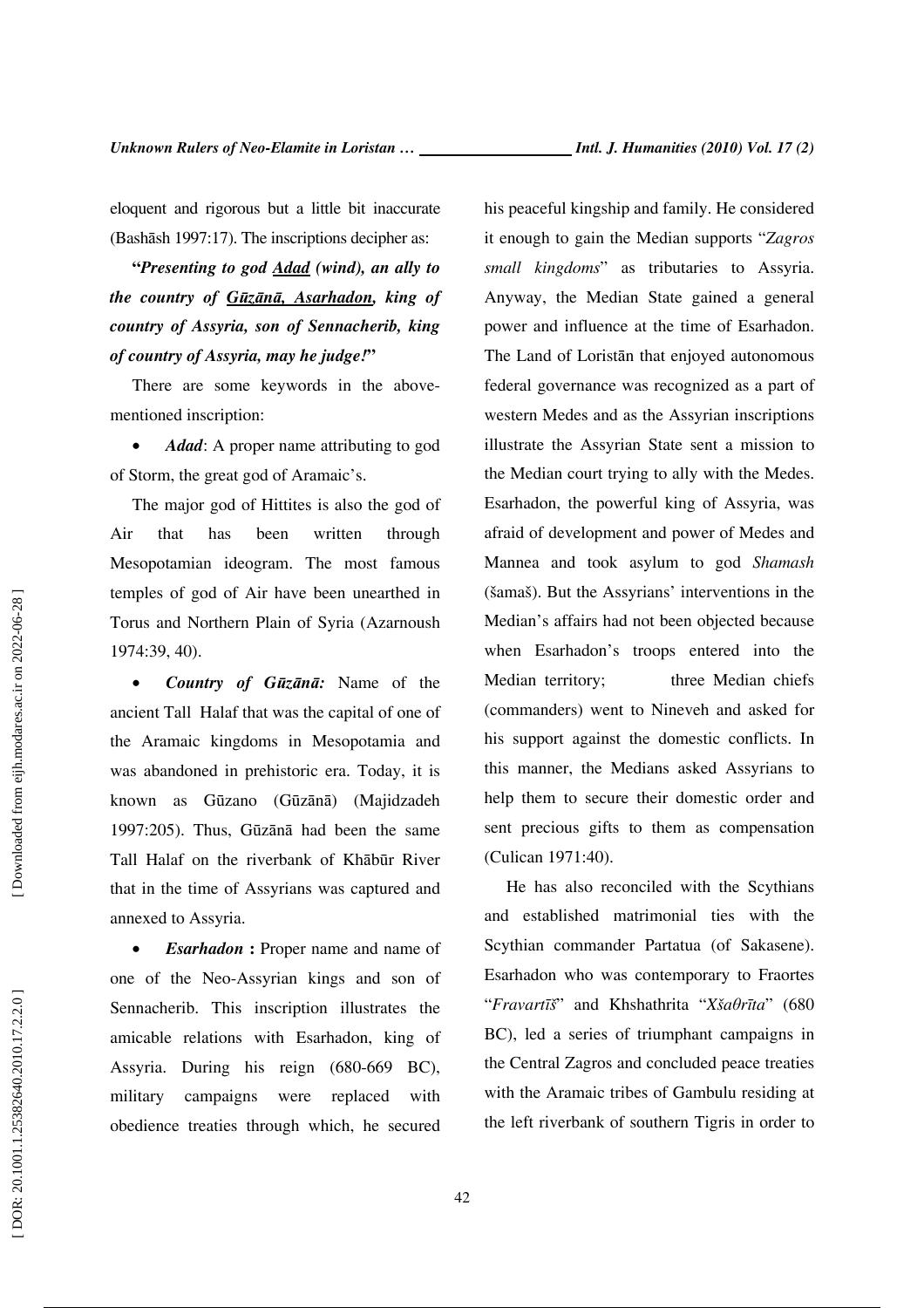create, by utilizing some countries, a buffer zone between Elam and Mesopotamia. Esarhadon's greatest triumph was his conspiratorial plot to enthrown an Assyrian prince, Urtaki, acting as his stooge, after the death of Humban-Haltash II. During this time, remarkable political relations, exchanges and amicable protocols were established between Assyria and Elam (Negahb ān 1993:538). With regard to the above-mentioned issues, it can be said that contrary to his father, Sennacherib, Esarhadon has had peaceful and amicable relations with different nations. By combining force and diplomacy he could make a futile peace on northern and eastern borders of his country and the inhabitants of the Central Zagros, i.e. the owners of the Kalmakarra objects, were among his allies and enjoyed friendly relations with Esarhadon. In addition, the inscription mentions G ū z ā n ā (Tall Halaf) or Gīlz ā n ā and Esarhadon as an ally to this country. To translate this word, Rassoul Bash āsh has referred to two toponyms that are geographically distinct from each other. G ū z ā n ā (Tall Halaf) has been an ancient area in Syria and the capital of an Aramaic kingdom through which Esarhadon had to pass for conquering Egypt and to gain its inhabitants'support in this regard but Diakonoff believes that Gīlz ā n ā was located at the west bank of Urmia Lake and its king offered some gifts to Assyria to gain their friendship (Diakonoff 1992:151).

The Assyrian texts mention hundreds of toponyms and we know accordingly that tens of fortifications, nation-states, and large and small kingdoms were spread in mid-western and north western of the Iranian plateau during  $9<sup>th</sup>$ and  $6<sup>th</sup>$  centuries B.C. Based on the existing documents, Mannea neighbored the State of Gīlzānū at the end of the  $9<sup>th</sup>$  century BC in the north prior to its annexation to the territory of Urartu. Name of the said state has been mentioned for the first time in the inscriptions of Tukuleti-Ninurtai II (890-884 B.C) (Luchenbill 1926:13).

From 9<sup>th</sup> century to about 820 B.C., Gīlzānā frequently along with Khubushkiyeh has been raised in the Assyrian texts concerning with gifts and tributes the Gīlz ā n ū State during its lifespan, had always enjoyed peaceful relations with Assyria and it seems that it had never been attacked by Assyria. According to the Assyrian inscriptions, Gīlz ā n ū supplied horses for Assyria and had possessed wealth and many products.

Meanwhile, the unbroken relations with Assyria had to be prove through unearthed cultural objects from Gīlz ā n ū and Hassanlou. Since 820 B.C., the toponym "Gīlzānū" has been unexpectedly disappeared from the political scene of the region. This date coincides with the annexation of the region by Urartian kings. The Assyrian inscriptions defined G<sup>ī</sup>lzānū as an autonomous political state and added no reference to its relations with the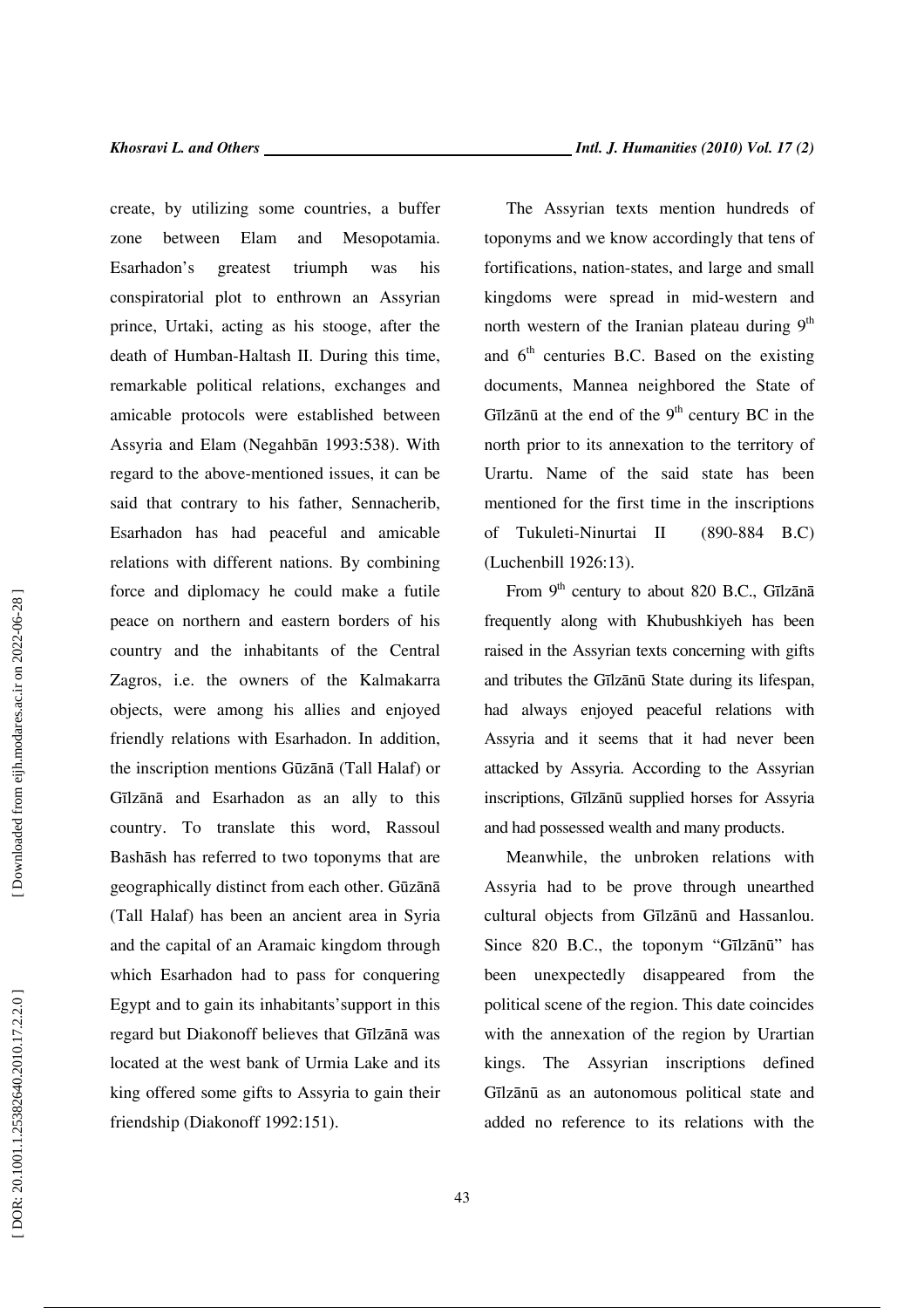Manneans inhabiting on its south and south eastern flanks.

With regard to location of Kh ū b ūshkiyeh in Hakk ā rī, Turkey, and the close relations of Gīlz ā n ū with it from one side, and with the sea from the other side, archaeologists propose that the state must have been located at the western banks of Urmia Lake. But based on the recent location of Kh ū b ūshkiyeh in Pīr ānshahr region, it is probable that Gīlz ā n ū had positioned at the south western banks of Urmia Lake and **Oshnav***y*eh and Saldūz plains (Reade 1979:175-181).

#### **An Inscription in Old Aramaic Script**

This inscription has been written in Old Aramaic script,  $7<sup>th</sup>$  century B.C, on the upper part of a silver rython that has a three-ramheaded figure engraved on its rim. Regardless of its simplicity, the writing style of the orthography faces with some difficulties. The translation of the copied and deciphered inscription is as follows:

**"***Governor Kuban '*ā*z-liz-ispand's (Astiak) beaker for wishing good health for King Mad* ā*n!"(Bash* ā*sh 1999:5)* **The Inscription Keywords** 

• *Kuban:* Name of the Scythians' provenance in Russia. In Homer's Odyssey it is called Aeaea (also: *Aiaia*) i.e. the land of sunrise and underworld. This place had been situated at the eastern banks of the Black Sea within the territory of Scythians today called as "Kuban" or "Taman Peninsula;



**Figure 2** Kalmakarra silver rython with Old Aramaic inscription. (Photo: Leila Khosravi)

• *The Ram's Vessel (safineh???):* According to Bash āsh, combination of this word with its immediate previous word might make a proper name "' ā*z-liz-ispand*". Although analysis and translation of these scripts are of linguists' tasks but according to Bash āsh's translation, "*decorated with ram's head*" is not fully acceptable.

• *Madan:* It is a proper name that may be compared with the name of Scythian "*Madyes*", son of Partatua (also: *Protothyes*), a true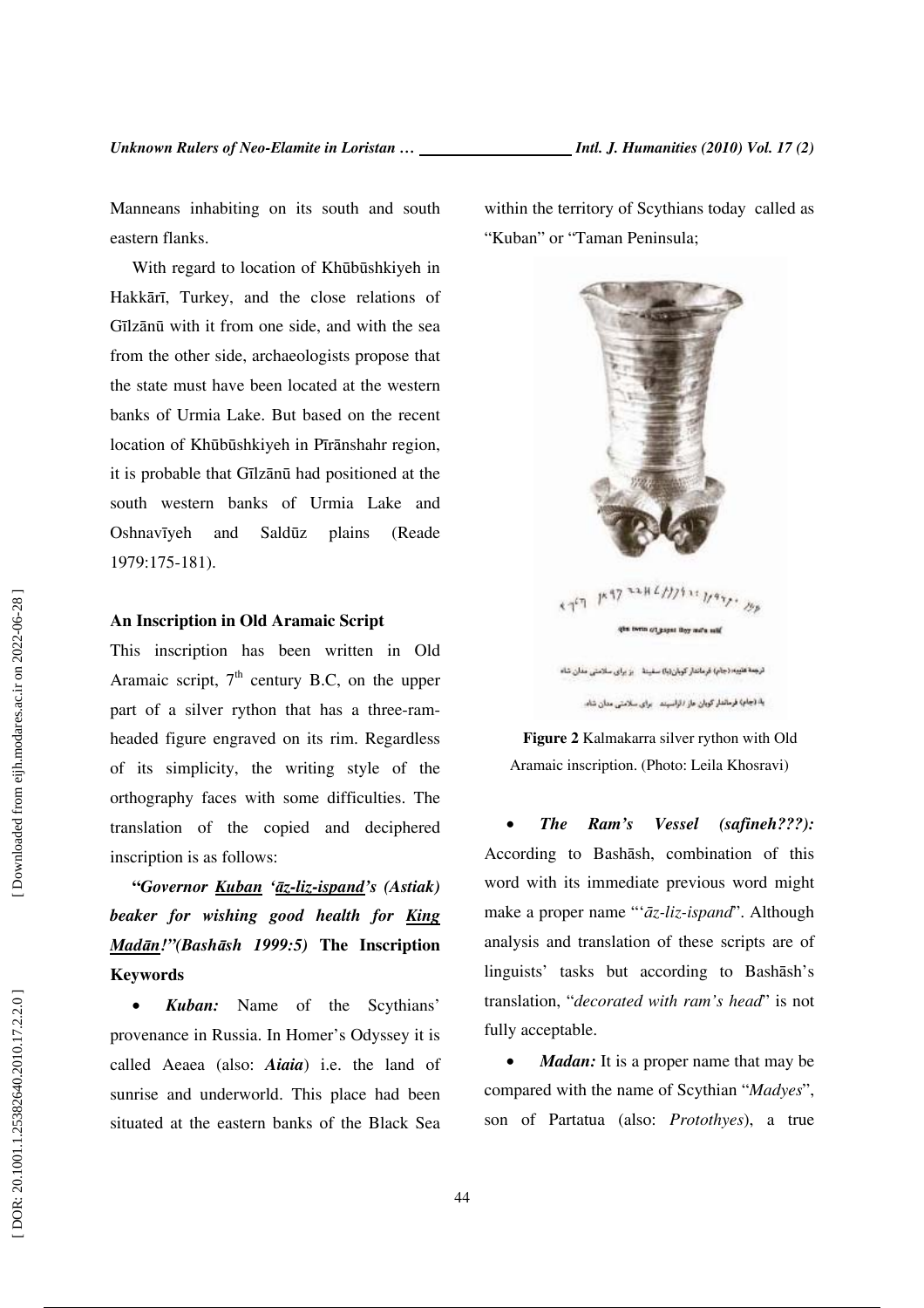Scythian king, in Azerbaijan ca. (630 B.C), (Bash āsh 1997:14).

The Aramaic language belongs to the western Semitic languages along with Phoenician and Hebrew languages that practiced in the same area. According to some Assyrian texts, the Aramaeans (also: *Arameans*) have migrated from the Saudi Arabian Peninsula to Syria and Iraq ca.  $6<sup>th</sup>$  century B.C but we have failed to find out their original provenance and time before. Perhaps, like other nomads, they did not belong to any specific area and had been moving from one place to another due to climatic and economical reasons (Mashkour 1999:610).

 As the Aramaic language belongs to the Semitic family and enjoys a simple alphabet, people could learn it easily and for the same reasons, it was spread throughout the Semitic tribes. Consequently, it functioned as a *lingua franca* from the Mediterranean Sea to the Zagros Mountains, Poshtk ūh of Lorist ān and the Persian Gulf (*Ibid*:616). As they imposed their language throughout the Near East, they might enjoy some kind of privilege due to their dense population (Roux 1969:266). The Aramaic script is probably a derivative of the Phoenician one (Mashkour 1999:618). The Aramaeans chose the Phoenician script and changed it a little bit as required instead of the cuneiforms that were difficult to use. Then, they brought this simple writing style everywhere they went (Roux 1969:266). The Aramaic script

and language was popular before the Achaemenid period and that can be traced on the unearthed beakers of Lorist ān and the appearance of Aramaeans in the Zagros region in the late  $8<sup>th</sup>$  century B.C can be proven through the Assyrian yearbooks (Fales 1996:7).

From the reign of Shalmaneser I, king of Assyria, the Assyrians fought against Aramaeans till the reign of Tiglath Pileser I. (Mashkour 1999:618). Tiglath Pileser III, during his 18-years of rule fought often against the Aramaeans. To rejuvenate Assyria and squeeze different tribes, he exiled groups of people collectively, because he believed that it was the best remedy against riots and also a way to eradicate national feelings (patriotism). This meant obedience of gods and being loyal to the local traditions through intermingling different tribes of the empire that led to settlement of many urban inhabitants in remote areas. He dislocated some 30,000 (Syrians) Aramaeans from the region of Hamat to Zagros Mountains and settled them in the Assyrian military bases. In this way, these tribes that were forcibly mingled, lost their local culture and united with other nations that all obeyed the Assyrian king. In fact, the Aramaic language was the only shared element of all these diverse tribes that became their international language as well (Pourdavoud 1947:152). In this time, the Aramaeans brought their script and language to Zagros region (Fales 1996:7) and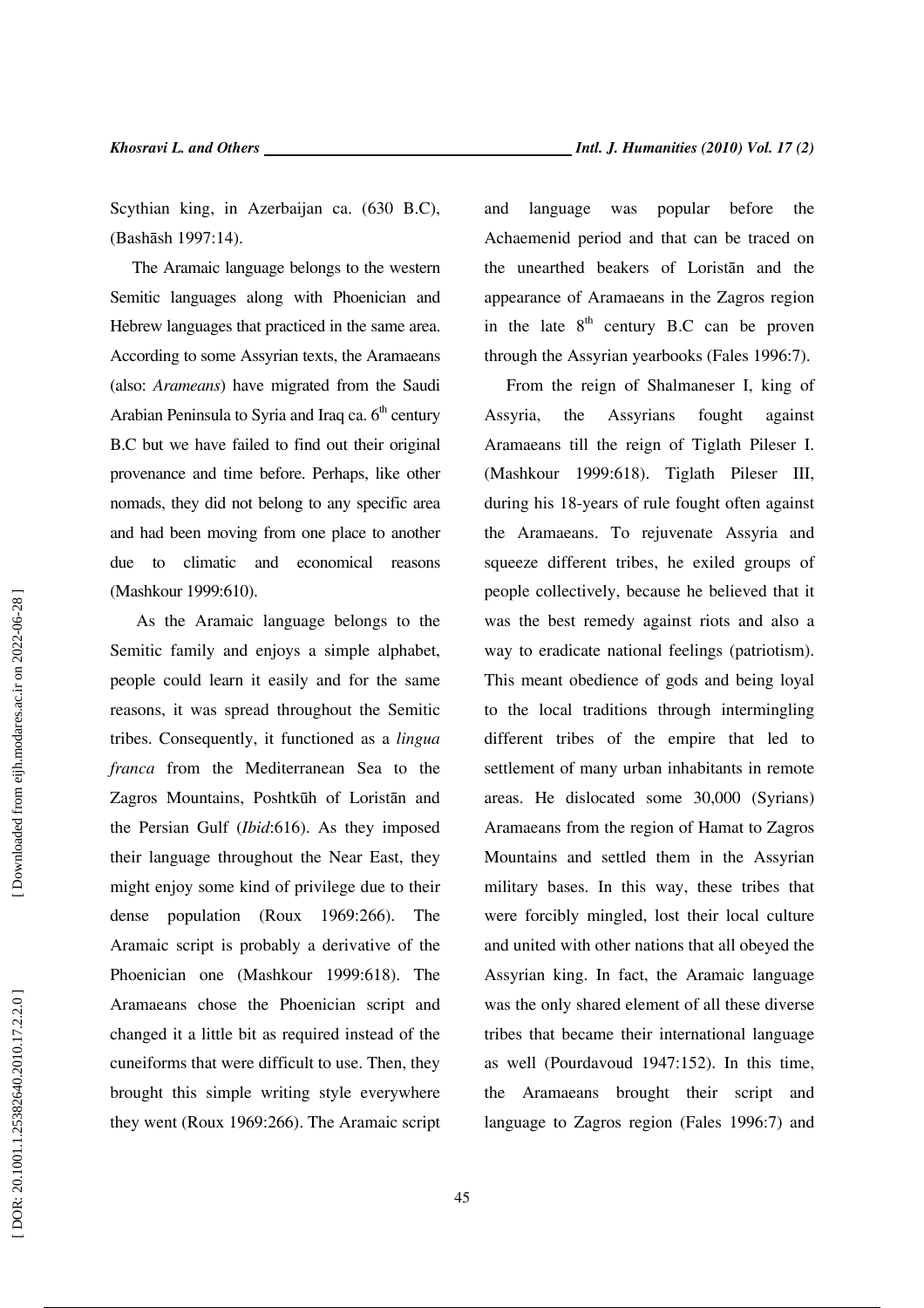consequently, the local rulers of Lorist ān took and used the Aramaic script.

In the  $5<sup>th</sup>$  century B.C, the Achaemenid kings sought a language with which all subordinate nations could comprehend with; hence; they chose the Aramaic language that was utilized as an official language in many regions and governmental centers. It should be said that besides the Aramaic language, other local written languages were used for administrative affairs just like the Elamite language that was used for Persepolis court affairs (Wieshofer 1998:23). It is difficult to determine as how the Aramaic script was employed, for the first time, in writing Iranian languages (Eranski 1961:75). But according to the archeological findings, the Aramaic script that spread widely due to its simplicity from the  $8<sup>th</sup>$ century B.C in the western regions of Iran became an international language and finally in the form of the Old Aramaic was employed as the administrative language of the Achaemenids. (Wieshofer 1998:27)

#### **Inscriptions in Elamite Cuneiforms**

Regardless of two in Neo- Elamite and Asyrian inscriptions, others were written in Neo-Elamite cuneiforms. And most of the vessels belong to the reign of a king named "Ampirišh", son of Tabal (*Dabala*). Three vessels belong to Unsikitaš, son of Ampirišh, king of Samaturra and two other vessels belong to Attasapan, son of Gubanrak. With regard to the above-mentioned data, one may produce a family tree of the local rulers of Samaturra (Bash āsh 1999:7).



A number of objects of Kalmakarra Cave that have been bought by Houshang Mahboubian, a well-known collector, were published in 1995 in London under the title "*The Treasures of Mountains, the Art of the Medes*". François Vallat has read the inscriptions engraved on these objects and published them in an article "*The Elamite Samati Dynasty*". According to W.G. Lambert who has deciphered a large number of the said inscriptions, 22 Elamite names have found, four of which in the form of Lugal Samaturra meaning "*the Samati king*" are as follows:

- 1. Am-pi-ri-iš;
- 2. Anni-silhak;
- 3. Unzi-kilik;
- 4. Unsak.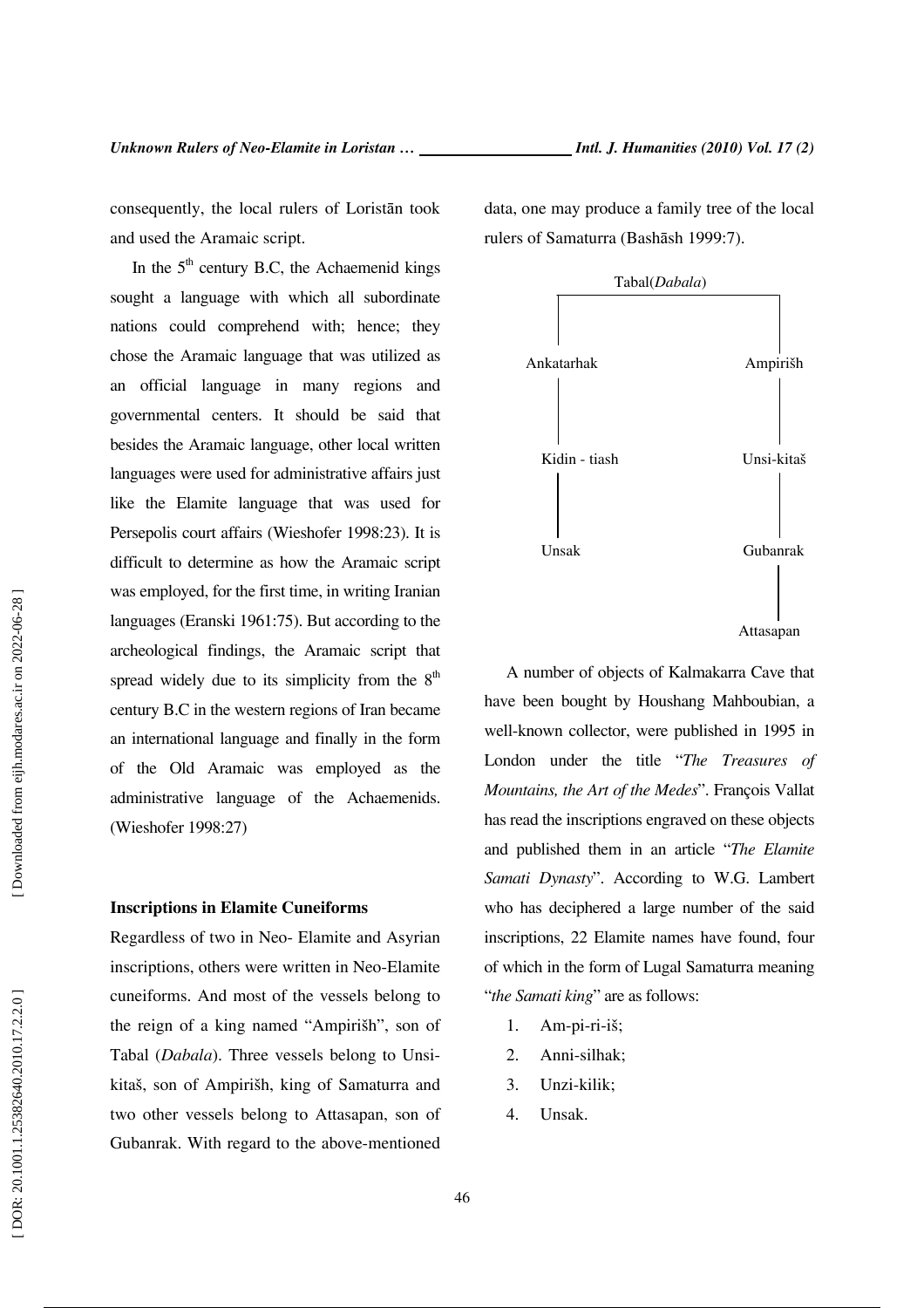It's noteworthy that some of these names have also been mentioned in Neo-Elamite Achaemenid inscriptions of Persepolis. A large number of these objects have been inherited and well protected by the heirs. Logically; it does not seem that they have made such a heritage available to the public (Bleibtreu 1999:2-5).



**Figure 3** Kalmakarra silver under goblet with Elamite inscription. (Photo: Leila Khosravi)



**Figure 4** Kalmakarra silver goblet with Elamite inscription. (Photo: Leila Khosravi)

It should be said that syllable (suffix) "/*– na*/" is absent. "The Samati king", such a writing style is of prominent characteristics of the end of Neo-Elamite period that has been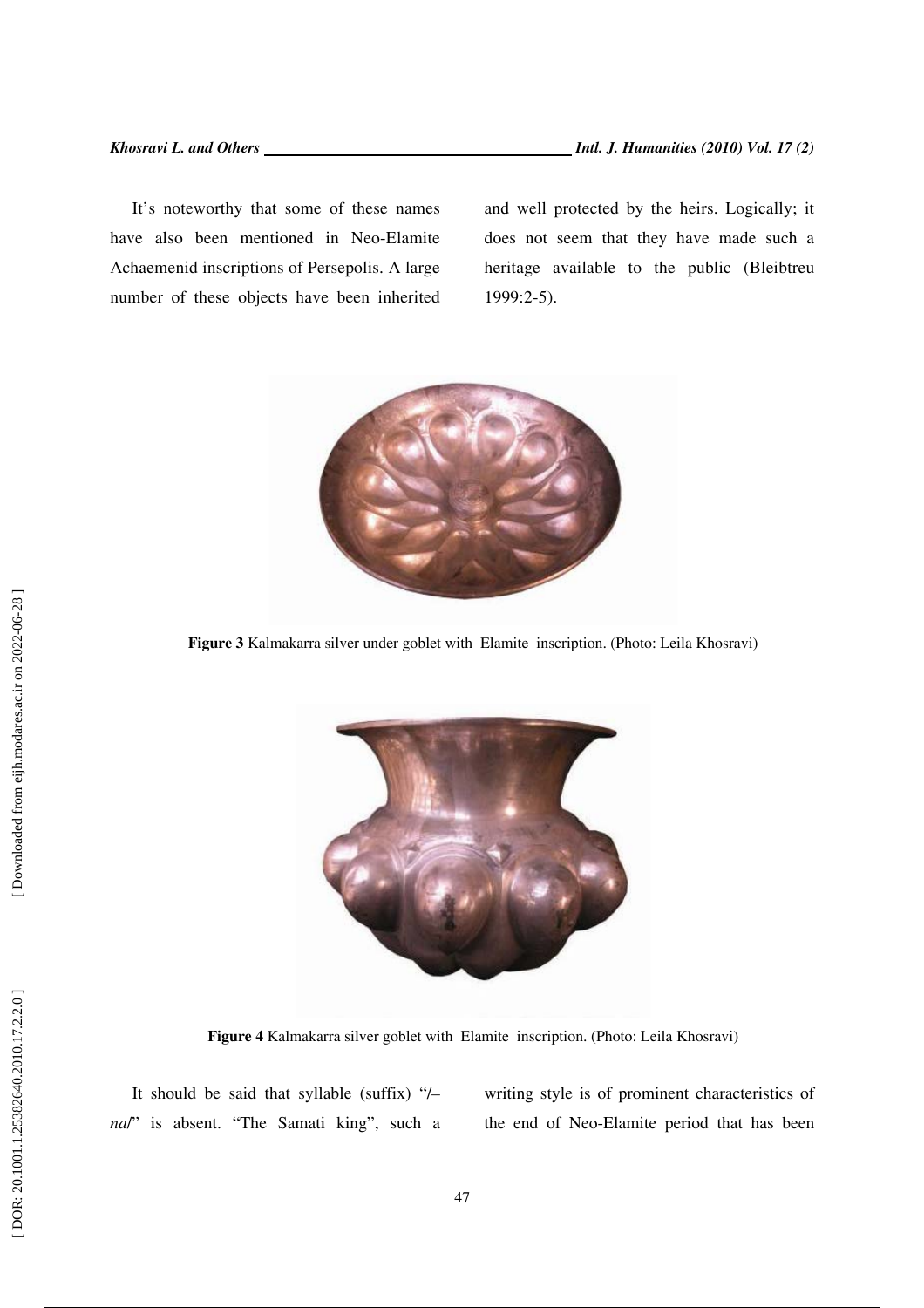found in Acropolis Tablets (MDP9) and is similar to Cyrus Cylinder:

**{K}u-ras/An-za/an-ir/ra DUMU /se?-is-pe/is-na Translation: Cyrus of Anš** ā**n, son of Tiespes (C** ī**šp**ī**š)** 

The writing form of *Anš*ā*ni* that has been "*lu Anzan*" in Elamite language undoubtedly shows that the said Cylinder has a royal text. *Sa-matur-ra* possibly read as *Sa-ma-tir-ra* and read in two other forms as well: "*Sa-ma-ti-ip*" and "*Sama-tip*". It is interesting to note that two tablets belonging to the  $1<sup>st</sup>$  millennium B.C, refer to two Samati and Ha-ti-ip/Ha-ti-pe individuals. The elements of the said words are similar to the texts of the Acropolis tablets.

The mentioned individuals are divided into two groups. "*Akši-marti*" occurs in six tablets and "*Umba-dudu*" does in two tablets. "*Unsak*" occurs in twenty tablets both as human name and non-human one (probably as toponym). In a number of tablets, twelve individuals that have been attributed to *pu-hu sa-ma-tip*, which mean "Samati children", were mentioned (just like "*mara*" meaning "boys/sons" and "*puhu*" with the same meaning). There is a person among these twelve individuals named as "*Anni-šilha*" who is son of Dabala and brother of Am-pi-ri-iš. The very same texts mentions another person "*Un-zi-{…}* his/her full name might be "*Un-zi-{ki-li-ik}*". It is the only Elamite name beginning with prefix "*unzi-*". Other names bear prefixes "*am-*" and "*um-*" *e.g.*

(*Am*ba-habua/*Um*ba-habua: *Am*baduš/*Um*baduš and) *Um*piriš in MDP 9.

Finally, Vallat produced two chronologies for the given tablets. First of all, "*DIL.BAT*" can be mentioned that has been seen on a bronze plaque of Persepolis, in bas-reliefs of *M*ā*l-e Am* ī*r* (Tal-i Malyan) and text of *Shilhak inshushinak II* and all these names can be attributed to the Neo- Elamite period IIIb. Name of god "*Šati*" can be seen both on the bronze plaque of Persepolis and tablets about Nineveh that have been discovered in Acropolis. He admits that these Elamite inscription that are prior to the Achaemenid period and belong to the New Elamite IIIb (585- 539 B.C), prove the continuity of the ancient Elamite Empire. The economical texts of Acropolis in which Nineveh has been referred to; the bronze tablet (plaque) of Persepolis and the bas-reliefs of *M*ā*l-e Am* ī*r* are of important documents and the Samati kings might have ruled in the same period (Vallat 1996:21).

#### **Keywords of Elamite Inscriptions**

• *Tabal (Dabala)*: In the inscriptions engraved on some of Kalmakarra objects "Tabala" has been mentioned as the founder of Samati kingdoms. This name can be compared with Elamite-rooted "*Da-ba-ra*" and "*Da-ba-usa*", and may syllabically be pronounced as "*Da-bala-na*" just like "*An-me-na*" and "*Man-za-na*" and ending "-na" that is an Elamite suffix has been dropped (Donbaz 1996:2).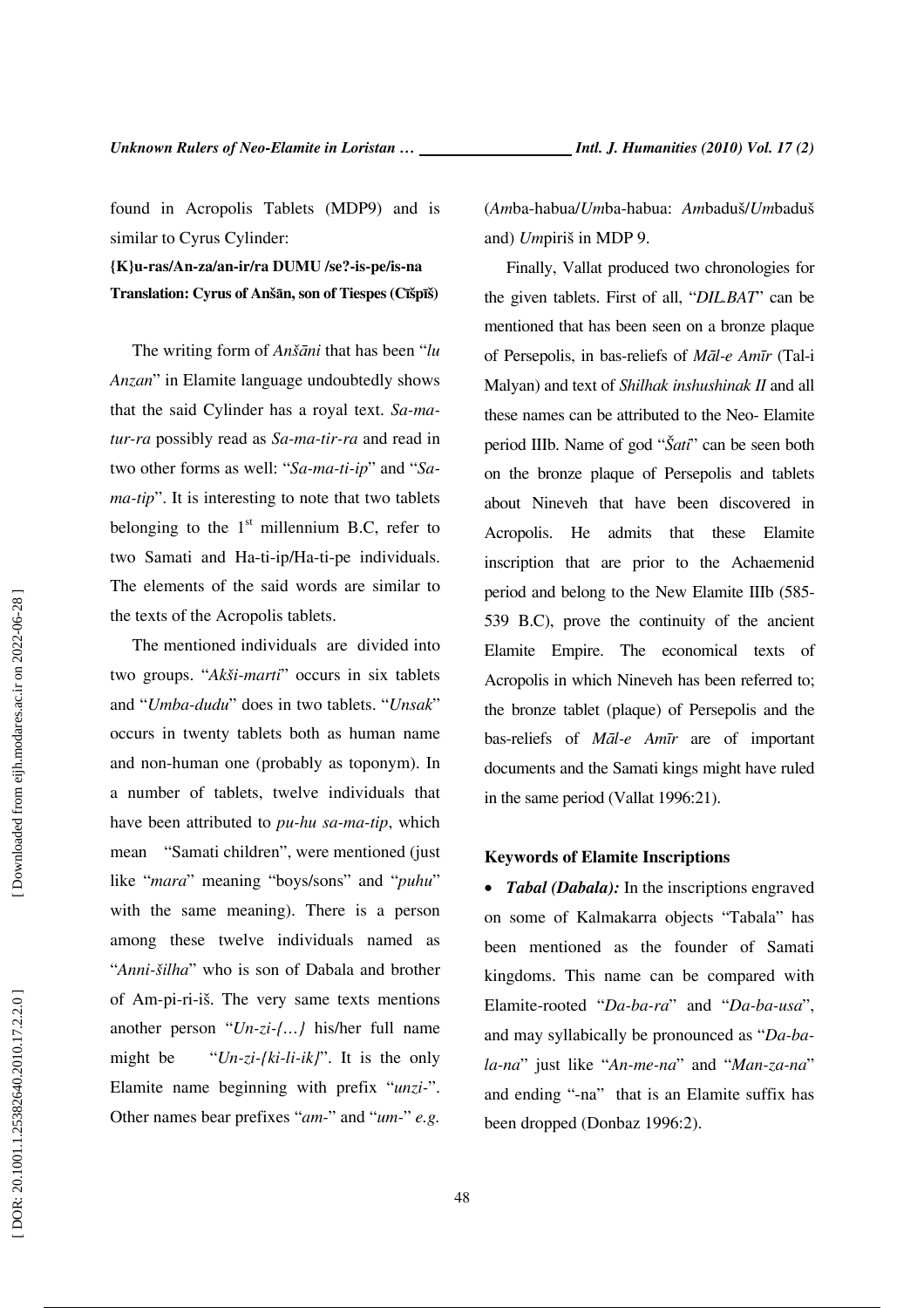Tabal has been frequently used in the Assyrian documents of  $9<sup>th</sup>$ ,  $8<sup>th</sup>$  and  $7<sup>th</sup>$  centuries B.C. Its Assyrian form is ambiguous whereas it has been used as a general name for the whole Taurus and Anti-Tarous Mountains from one side and used also as a toponym for a specific place in the same area from the other side and the general name of Tabal implies "mount" (Toynbee 2000:71).

Although the proper name Dabala (Tabala) resembles Tabal in writing but is quiet irrelevant to Kalmakarra objects and their creators. The only thing that can be said is that it has been used as a toponym in Neo-Hittite language and functioned as a proper name in the Achaemenid period. According to Toynbee, Tabal and its derivatives mean implicitly "mount". Nevertheless, Donbaz believes that it has an Elamite stem and as we know, there were a quantity of Elamites who had settled down in some parts of Zagros. Therefore, "*Dabala*" or "*Tabala*" engraved on Kalmakarra artifacts are derived from stem "*tabal*" meaning "mount" that bespeaks the mountainous regions. Consequently, appearance of such a name in the mountainous Lorist ān seems logical and there exists a hypothesis that such a resemblance may emphasize that these tribes came from a single descent!!!

• *Ampiriš:* Untill now, majority of Kalmakarra artifacts belong to this king. Although this name has been found in tablet MDP9 of Acropolis, but his genuine identity and personality are still ambiguous because there exists no explanation in other contemporaneous historical documents. This name roots back to the western or southern Iran and the lands under the influence of the Elamite cuneiforms script. Additionally, its ending syllable /*–riš///-ri-iš/* is an Elamite suffix that can be seen in a large number of Elamite names.

It seems that these nouns must have penetrated by Akkadians and Elamites because the same suffix can be traced in Akkadian and Elamite names (Donbaz 1996:2).

• *Samaturra:* Samaturra has been the name of a land that has not been identified yet and resembles a lot to "*samataoro*" a toponym in Caucasian Mountains where Cimmerians' objects have been unearthed (Culican 1971:28).

Samataoro and Samaturra have been probably derived from a sing stem and they bring just like one word "*Cimmerians*" into the mind. Then, it does not seem too much irrelevant that the pastoral settlers of Lorist ān are similar to the Cimmerians (Girshman 1967: 42).

 Herodotus believes that they originated from the first settlers of southern Russia and that the Cimmerian Bosporus (modern: Kerch Strait) and other spots are called by their names. In Assyrian texts, they have been termed "*Gimirrai*" (also: Gimirri) and they are believed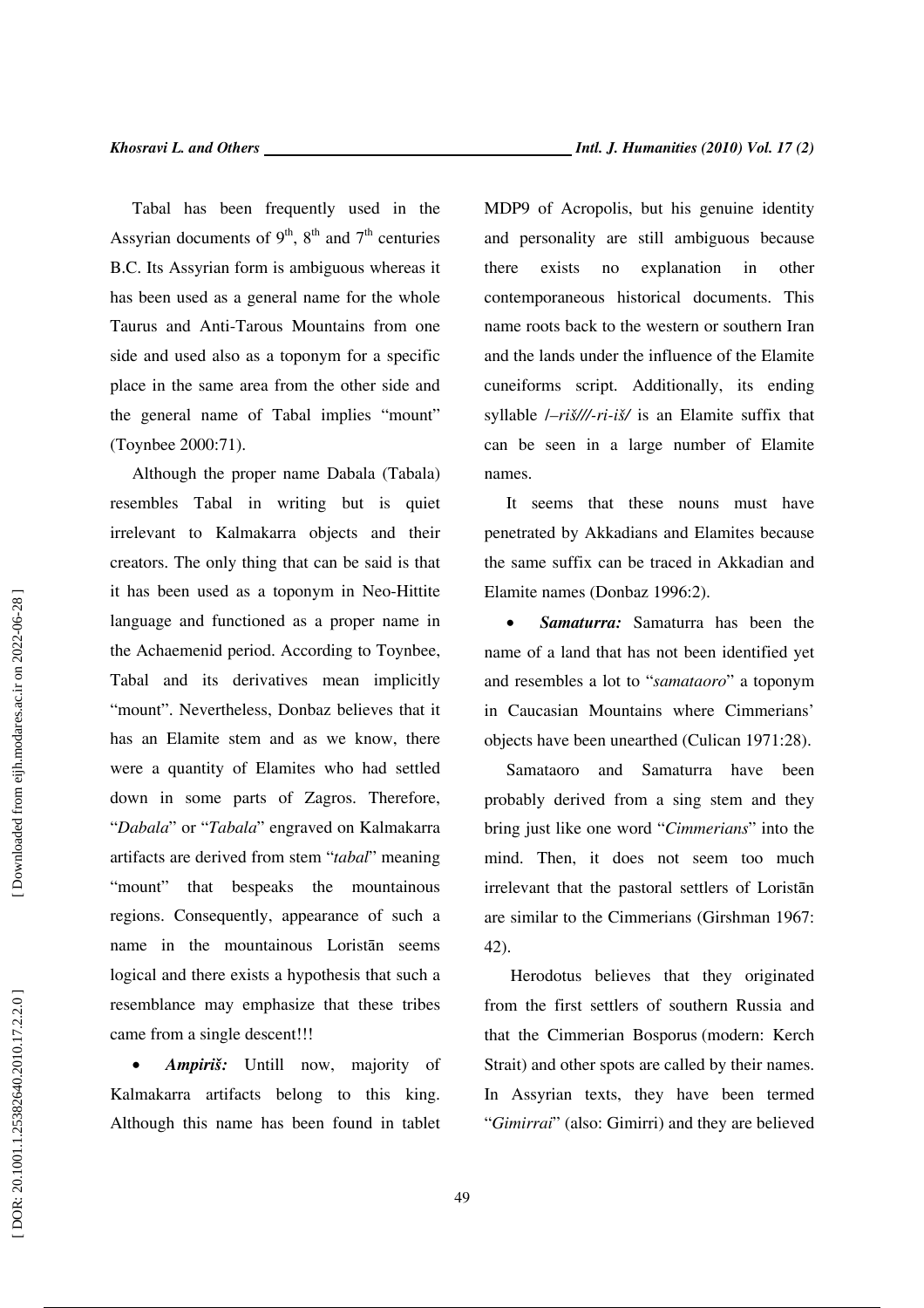the same "*Gumer*" which has been mentioned in the Old Testament. The Cimmerians have also been supposed to the same Scythians in the Greek and Assyrian texts (Behzadi 1994:173).

According to Ani Cubet, they were most probably Iranian nomadic horse riders who gradually captured the whole region and named them as in accordance with the place, they referred to other sources especially Elamite ones and became accustomed to difficulties of cuneiform script (Cubet 1995:81).

In the  $8<sup>th</sup>$  century B.C, the Cimmerians who were a new tribe of the Iranian origin migrated from the southern Russia and passed through the Caucasia and finally divided into two groups. A group raided the Minor Asia (also: Anatolia), man slaughtered and looted and the other group extended along the Zagros Mountains that is the western frontline of the Iranian plateau and finally settled down in Iran. According to Assyrian texts, their settlement located somewhere in the present-day Lorist ān. The Cimmerians married Medians who were of the same race and united against Assyria that desired to expand their rule toward the Iranian plateau (Ehsani, 1961:11,12).

Another Cimmerian group was united with the Urartians in the beginning of the  $8<sup>th</sup>$ century B.C. Meanwhile, there was a fourth group that served and fought as mercenaries for the Assyrians. The presence of the Cimmerians in Lorist ān as a historical fact has been generally accepted. The Zagros faults and its narrow and separated valleys facilitated very fitting conditions for settlement of tribes whose main job was horse and sheep nursery. There exist much similarities between the unearthed objects of Caucasia and Lorist ān and a quantity of shared mythological or religious themes have been found in both areas as well. They worshipped some gods who were the same Old Iranian deities (Ghirshman 1967:42).

Therefore, discovery of such objects in this area seems plausible. In addition, name of the old city of Cimmeria and the present-day Cimmerian River bring the "Cimmerian Tribe" to the mind. It is obvious that in this historical period, the Achaemenid Empire had been established and the Elamite and Assyrian states were overthrown; therefore, it seems quiet reasonable to hear nothing special about the local rulers of this region *i.e.* around Cimmeria (Samaturra??) because the provenance of the said rulers can rationally be the same "Samataoro Region" in Caucasia. The name which has been attributed to any land they ruled over disregarding its local name of the place.

• *Unsak:* Vallat suggests that Unsak has been the 2nd character of *Lal* ī*nt* ā *š* in the Acropolis Tablet whose name occurs in sometwenty inscriptions. Until now, two persons named as Unsak have been identified;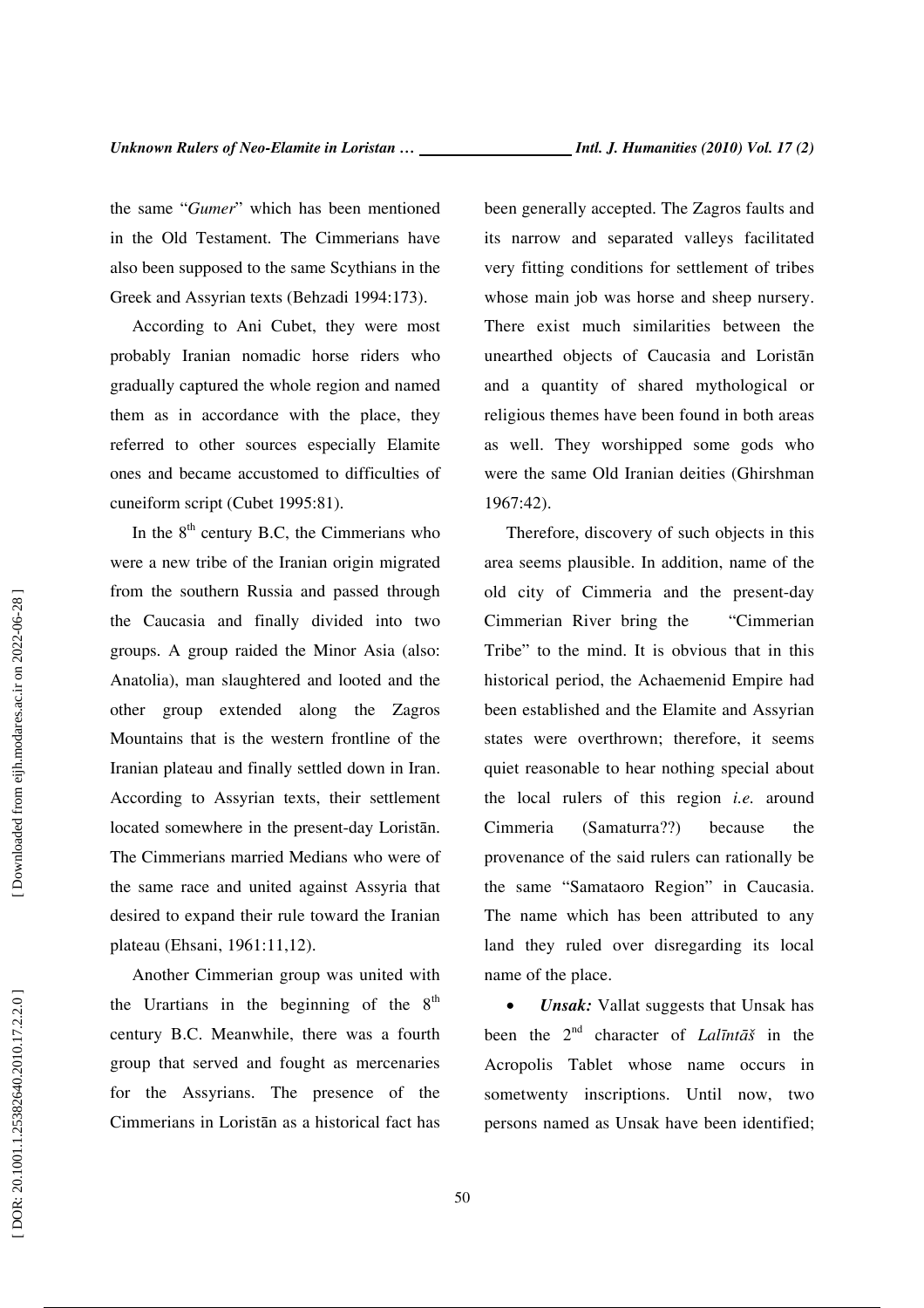one son of *Zittiyaš* and the other a Samati king, son of *Umba-dudu* and the 3rd Unsak who has been mentioned in the inscriptions has not been clarified yet. But it is impossible that Unsak, the Samati king, be the very same person as both father and son of this family. In this case, the king who succeeded to the throne after Unsak is obscure (Vallat 2000: 29, 30).

The Elamite language has been more popular than the Old Persian and was employed as the administrative and imperial language and as the evidence show, the Elamite language has been popular in the western mountains of Iran and as a result of extensive use, there have been some changes in its writing. These inscriptions were written by hammering and the person who engraved them, were fully aware about the cuneiform script but some variations are found in the inscriptions that might be caused by inaccuracy.

#### **Conclusion**

As such, names of the persons who gifted these silver beakers prove an intermingling of diverse traditions as some names *e.g.* Samaturra and Dabala belong to the Indo-European branch of languages and another group *e.g.* Dabala's sons' names belong to the Elamite language. It seems that the provenance and origin of the owners of the objects on which their names were engraved had been of Indo-European origin and they migrated from Caucasia and settled in a part of Lorist ān (the Cimmrian River region) and named it Samaturra and established a local autonomous government. Although they were within the territory of Elam but they have never been under the direct influence of Elamite State while the Elamite culture and language have had immediate influences on them as the names of their succeeding kings resembled the Elamite ones.

Though the Samati kings were fond of Elamite but they were later absorbed in the Median culture. At the time of the tribes' unification against Assyria, the small kingdoms that were under the influence of the Mades, joined the Khshathria's union. Ghirshman believes that Khshathria's big uprising has begun from a center in Lorist ān and or around that state. The Medians who attacked Assyria (614 B.C) and destroyed Nineveh, a prominent city of Assyria, and brought back large quantities of booties to home. And the Samati rulers, whose land stood within the territory of the Medes, went to Nineveh as well and probably brought back a number of the said objects (booties) to Lorist ān. Contemporary to the Medians, the Persians also extended along Zagros Mountains and established a government in its central region where the Assyrians claimed its possession and had been surrounded by the aliens. After Cyrus' revolt against the Medians and defeating them, the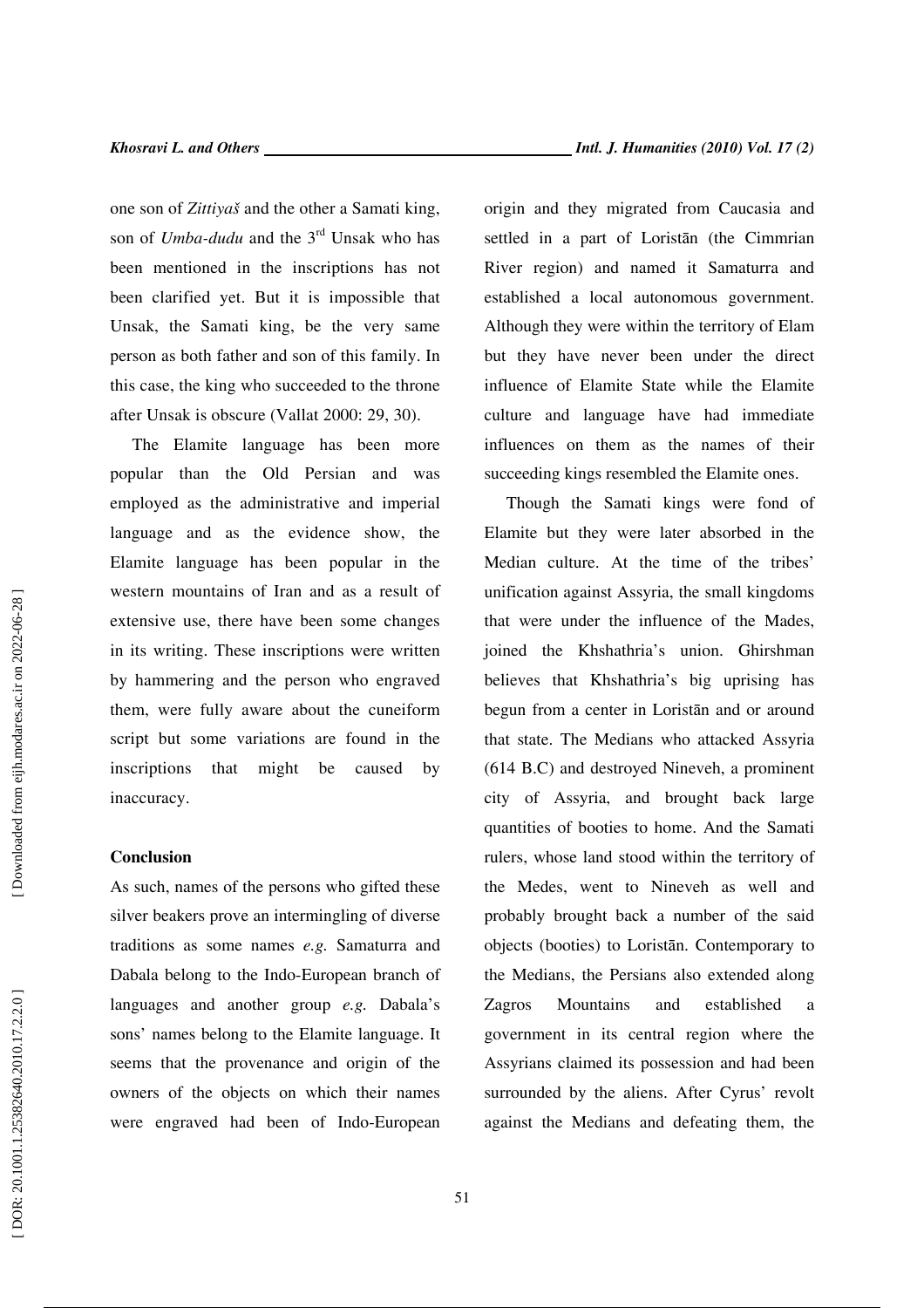small kings and tribes whose territories were small in size, became nationals and allies of Cyrus, the king of Achaeminds.

#### **References**

- [1] Afshar sistani, I. (1993), "*Ilam & Its ancient Civilization"*, Ministry of culture & Islamic Guiding Peress, Tehran.
- [2] Azarnoush, M. (1974), "The Hitit of Civilization and art", MA thesis, Tehran University, Faculty of Literature & Human science , Supervisor: Y. Majidzadeh.
- [3] Bashash kanzagh.R, (1997), "Four samples whispering of treasury objects attributed to kalmakara cave inscriptions", lecture in the first archaeology congress in susa, Cultural Heritage press, Tehran.
- [4] Bashash kanzagh.R, (1999), "Whispering of treasury objects attributed to Kalmakara Cave", Deputy for research archaeological research center, Tehran.
- [5] Behzadi,R. (1994), "*The less known peoples of central Asia and Iranian plateau"*, Ministry of Foreign press, Tehran.
- [6] Bleibtreu , E. (1999) ,"Ein vergoldeter silber becher der ziet Assurbanipalis im Miho museum , Histrorische Darstellungendes 7, Jahrh underts v. chr.", Archiv fur orient fors chong (Beiheft) XXVIII.
- [7] Cubet, **A.** 1995."Gobelet pre-Achemenide", revue du louver. IV.
- [8] Culican,W. (1971), "*Archaeology & Art history in the Median & Persian period"*, Translated by: G.A.Bakhtiyari, Iran imperial celebration central council, Tehran.
- [9] Diakonoff.M, (1992), "*The History of Medes"*, Translated by: K. Keshavarz, Scientific & Cultural publication company, Tehran.
- [10] Donbaz, V. (1996), "A Median (?) votive inscription on silver vessel", Nouvelles Assyriologiues breves et utilitaires, (N.A.B.U).
- [11] Ehsani, M.T. (1961), "Seven Thousand Years of Metallic Arts in Persia", *Sokhan Journal*, Age: 12, No: 10,11, Tehran.
- [12] Eranski, Y,M. (1999), " *Iranian Languages", Translated by: A.A.* Sadeghi, Sokhan press, Tehran.
- [13] Fales, F. (1996), "Evidence for west East contacts, the bukan stela and the shigaraki beaker ", (N.A.B.U).
- [14] Girshman, R. (1967), "*The Art of Iran in Medes & Persian Period*" , Translated by: I. Behnam, Translation & Publication book Company, Tehran.
- [15] Izadpanah, H. (1997), "*Lorestan Ancient Remnant"* , Vol: ÍÍÍ, Cultural Glories Press, Tehran.
- [16] Izadpanah, H. (1988), "*Laki Culture*" ,Jahangiri Institute Press, Tehran.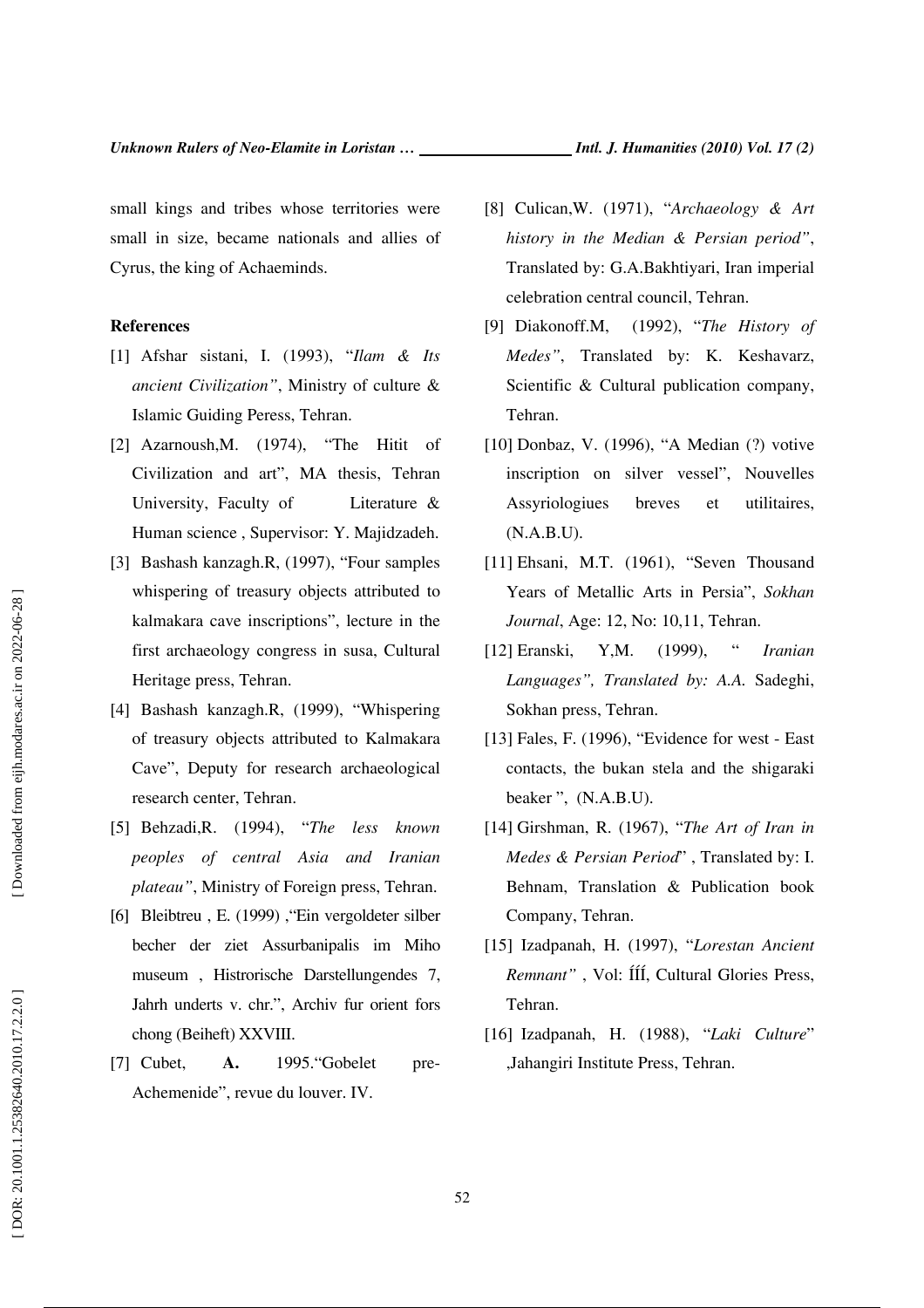- [17] Luckenbill, D,.D. (1926), ncient Records of Assyrian and Babylonia vol.Í . Chicago University Press.
- [18] Majidzadeh, Y. (1997), "*Ancient Mesopotamia: History & Civilization*", Vol: Í, Iran University Press, Tehran.
- [19] Mashkour, M.J. (1999), "*Iran in The Ancient Period*", Amirkabir Press, Tehran.
- [20] Negahban, E. (1993), "*Haft tapeh Excavation in Khozestsn plain*", Cultural Heritage Press, Tehran.
- [21] Pour Davoud, E. (1947), *"The Culture of Ancient Iran"*, Iranology Group Press, Tehran.
- [22] Read, J. (1979), "*Hasanlu, Gilzanu and Related Consideration*", AMI,No8 &12,PP.175- 182.
- [23] Roux, G, (1990), "*The Ancient Iraq*",Translated by: A.H.Mahdavi, Abi Press, Tehran.
- [24] Toynbee.A, (2000), "*The Achaemenian Official Geography*",Translated by: Homayon Sanati Zaeh , Dr. Mahmoud Afshar Foundation Press, Tehran.
- [25] Vallat, F. (1996), "*Le royaume Elamite de samati*", *Nouvelles Assyriologiues* breves et tilitaires, (N.A.B.U).
- [26] Vallat, F. (2000), "*Une inscription Elamite sur rhyton en argent a tete de belier*".
- [27] Wieshofer, Y. (1998), "*The Ancient Iran"*,Translated by: M.Saghebfar, Qoqnos Press, Tehran.